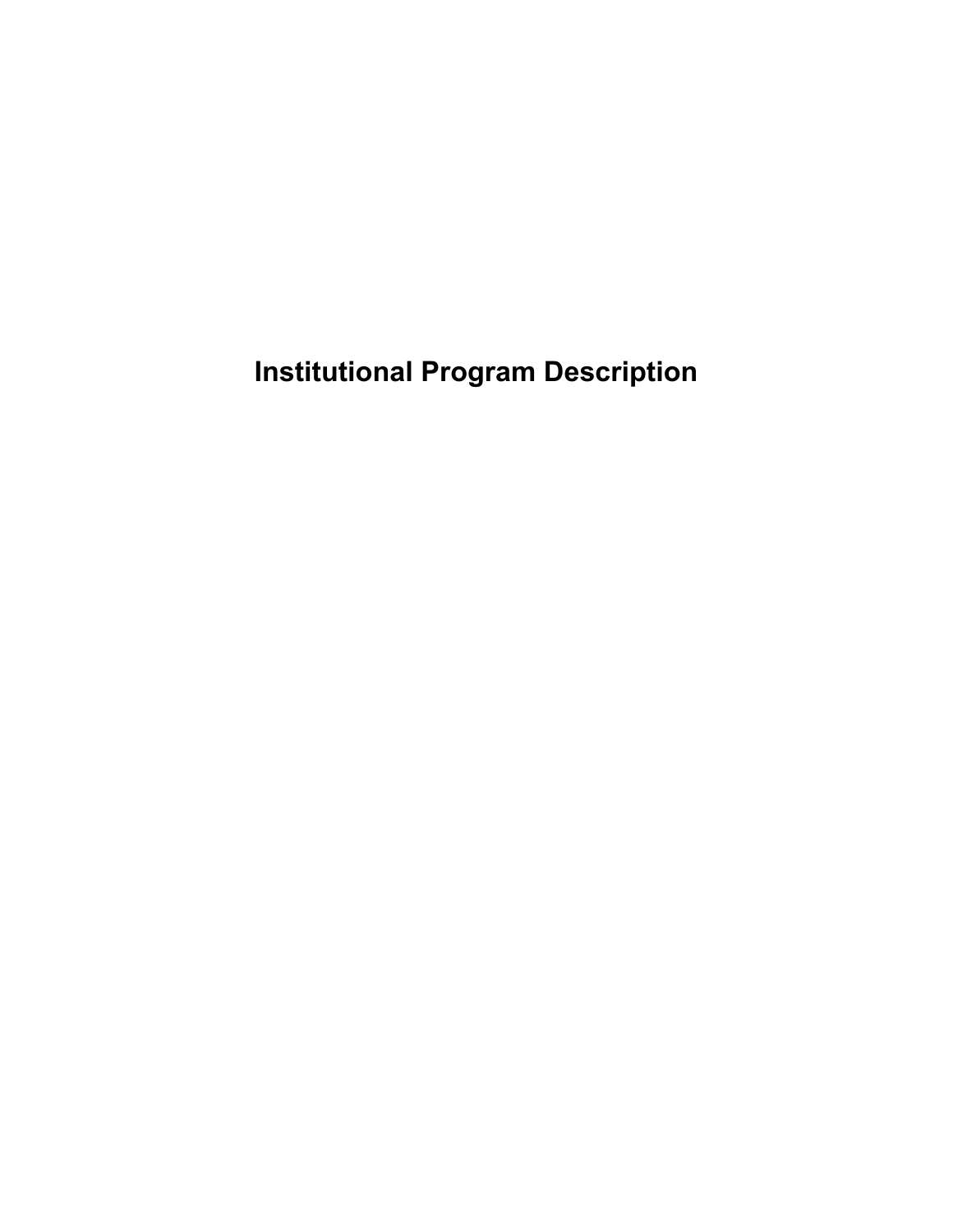#### **5.00 Governance 5.01 Organization: Policy and Philosophy**

A. The Adamantios Koraes School is governed by a School Board which is subject to the supervision of the Parish Council of Sts. Constantine and Helen Greek Orthodox Church. The School Board, composed of seven members appointed by the parish Council, is responsible for overseeing the management and policies of Koraes School. The School Board makes recommendations to the Parish Council concerning the following: the school budget, tuition, and school personnel policies; hiring and dismissal, sick leave, and benefits. School Board functions are further detailed in the Handbook of By-Laws, policies, rules and regulations of Sts. Constantine and HelenChurch.

The Koraes Student - Family Policy Handbook provides students and parents with the guidelines and rationale relative to the organization of the school. This document outlines operations and procedures in detail. It is revised and distributed annually to all parents and students so they may be made aware of school policies and operational procedures. The Koraes Teacher Handbook provides teachers and staff with detailed information regarding day to day operation, as well as duties and responsibilities of teachers and staff members.

B. Our beliefs and our philosophy of education are based on the values of an Orthodox Christian environment stated in the Koraes Student - Family Policy handbook, page 8. Our philosophy is that our teachers, administration and staff understand that our children come first, therefore, all decisions will be based on what is best for our children while providing a safe environment in which to learn. That we must not only provide an integrated curriculum that ensures basic competency development for all grades, but one that recognizes and allows flexibility based on the abilities and development for all children. Technology is used as a tool to enhance the learning process whenever possible. We recognize and fully acknowledge that Koraes is not equipped to care for children that have severe learning or severe behavioral disabilities and pledge to direct parents to appropriate resources within their own public school district for help. We believe that a basic, solid elementary school education gives each child more depth in his/her core program of studies, enabling him/her to succeed not only in his/her high school studies but throughout his/her life as evidenced by the many success stories of our graduates throughout the school's history. With limited resources, our administration and teaching staff are more individually accountable and produce greater results than their public school counterparts. Our smaller class sizes allow for more individual attention to both the student and the parent. Using teaching techniques acquired through continual staff development, our teachers are able to use best practices and strategies and teach our children to become lifelong learners. It is our philosophy that the successful interaction with family, school and Church is a very subtle yet very powerful and necessary environment for raising stable, morally responsible and well-grounded children that can adapt easily to situations, interact successfully with others, make good solid decisions when necessary as well as excel in their future studies and in life. It is our philosophy that for productive learning to occur, the environment must be a place where children are disciplined in a fair and consistent manner. It is important at an early age to teach children both the beliefs and practices of their Orthodox faith so that before entering our diverse society as high school teenagers, our Orthodox practices have become their daily habits. This gives them a subtle but distinct and significant advantage over other children by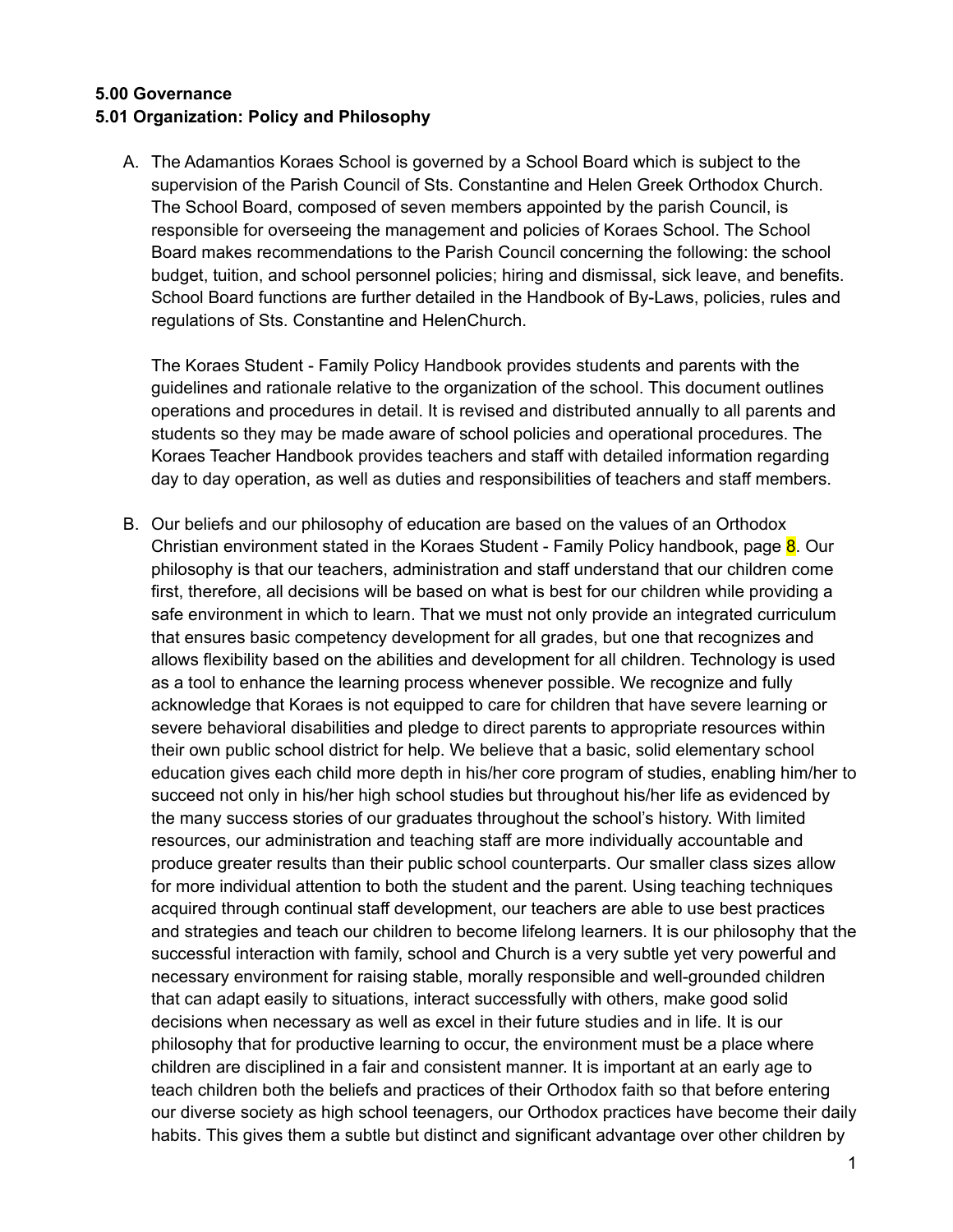helping to "anchor" and guide them spiritually and morally from an early age through junior high. In this way they mature into stronger, more responsible citizens. It is our philosophy that by exposing children at an early age to our Greek language, heritage and culture, we are exposing them to a type of diversity that most children never experience. As 3rd and 4th generation immigrant families, or parents who are new to our Greek culture, learning and experiencing the culture behind a foreign language makes acceptance of other ethnicities easier for them as they grow up in our increasingly diverse and global world. Training in the Greek language at an early age also assures that students will excel in any foreigh language studies they choose to pursue in high school and college.

At Koraes, our primary goal is to promote intellectual development, reinforce cultural awareness, social responsibility and inculcate the moral and ethical values of the Greek Orthodox Christian faith. Our students are prepared to think critically through a challenging curriculum, communicate effectively through a bilingual language arts p[rogram and act independently in preparation for life in a complex society with an accelerated rate of change.

Our consistent aim is to improve, enrich, support and continually reassess the curriculum in order to facilitate and improve the learning process. Emphasis is placed on the learner, on ideas and concepts rather than isolated facts and on inquiry which promotes critical thinking. We foster a feeling of self worth in our students by affording them a place for social interaction which espouses the ideals and values taught in the home and Church. Students are engaged in a formative process of spiritual growth through the guidance of the clergy and participation in the liturgical life of the Church. They are encouraged to put into practice the tenets learned by living and studying in a community environment and in exercising socially responsible behavior.

The Koraes School Board, in consultation with the principal and faculty, makes recommendations regarding philosophy, purpose and objectives to the Parish Council, which has the ultimate authority. In 1922 the School philosophy, purpose and objectives were officially established. In 1922 the School was granted its first recognition by the Chicago Board of Education. The philosophy, purpose and objectives are annually reviewed and approved by the Koraes School Board. Members of the Koraes School Board are identified on all formal communications from the school.

- C. Koraes School believes in equal education opportunities for all. The School welcomes all children of the eastern orthodox faith regardless of race, color, gender, or national origin. The nondiscriminatory statement is on display in the school office in the Koraes Handbooks.
- D. Koraes School believes that educating and caring for the "whole child" is imperative. Therefore, our school has continually made a Wellness Plan part of our curriculum. It is a school priority that in addition to having high standards of academics, that we keep our children physically fit and nutritionally healthy. Our Wellness Plan includes: physical fitness is taught by a certified teacher four times per week, the habits of good nutrition and healthy food choices are taught in PE and science classes, the systems of the body and how to keep them healthy is part of our health/science curriculum and outdoor recess is held each day as weather permits. In addition, pre kindergarten through eighth grade students are taken to the Robert Crown Center for further instruction on health related issues. Dental hygiene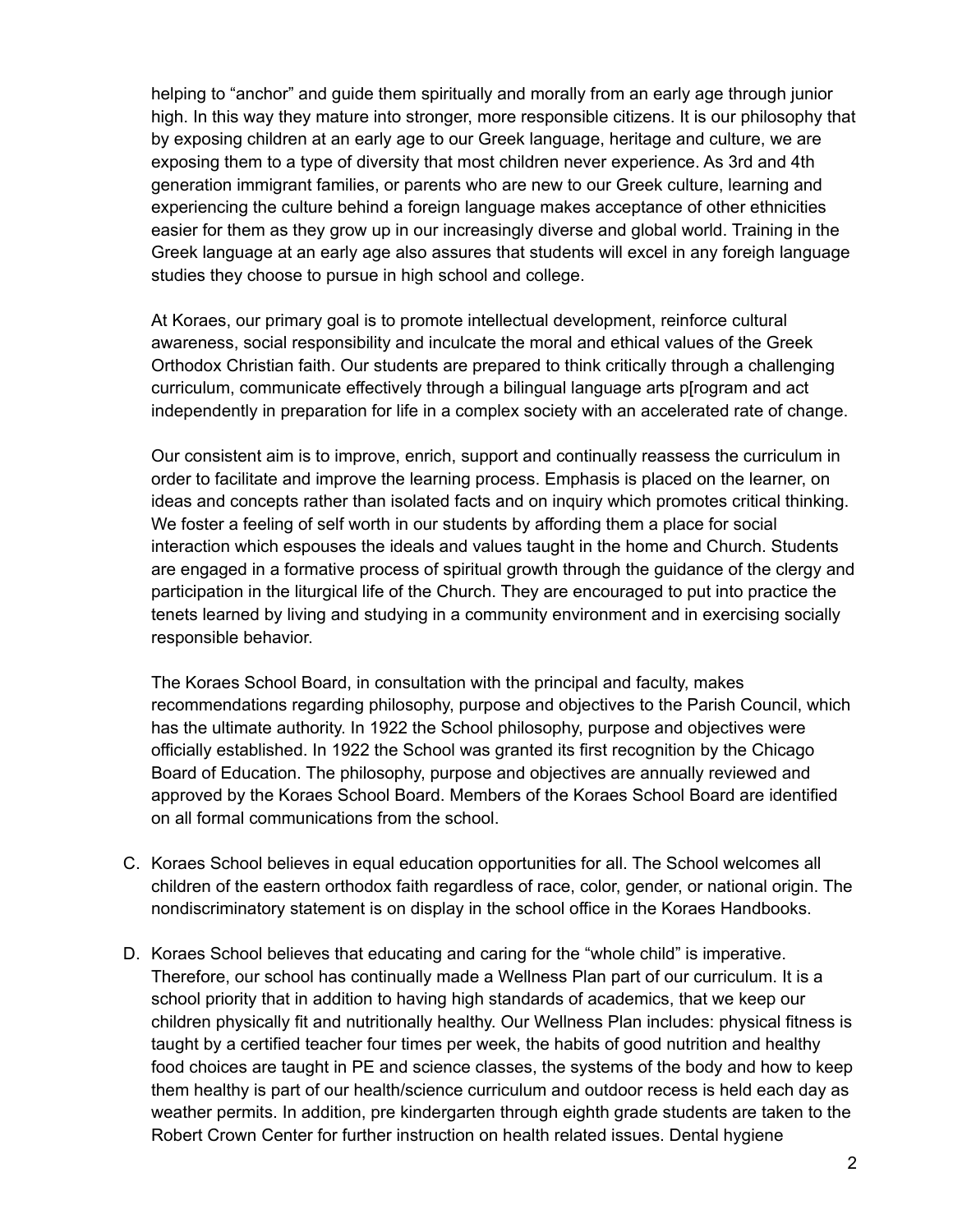seminars have been held for our students in pre kindergarten through second grade. Daily recess is part of the regular school day for pre kindergarten through fifth grade. In addition, a letter is sent home to parents to make them aware of the importance of nutrition and how to make healthy choices for their children. Per the Koraes School Board, a "no snacks" policy (Student/Family Handbook and Policy Manual) has been adopted due to the numerous food allergies in children. All staff receive training in Food Allergy / Epi Pens and CPR through the Global Compliance Network (GCN) online training modules.

- E. Second Step Social/Emotional skills, like math skills, build on each other. The Second Step social/emotional curriculum is designed to teach children how to understand and manage their emotions, control their reactions, be aware of others' feelings and have the skill to problem-solve and make responsible decisions. Short weekly lessons, engaging songs and games, daily activities and take home materials reinforce this learning.
- F. Illinois School Bus Safety program The objective is to cultivate conscientious, safety-minded school bus passengers in our school system. To accomplish this goal, comprehensive lessons have been developed that should benefit students throughout their school years and later in life as drivers. School Bus Emergency Evacuations drills are conducted yearly.
- G. Internet Safety The school provides Internet safety classes for all students and parents. Therefore, all students/parents are acquainted with the acceptable use of technology at Koraes. The World Wide Web provides us with a global network of information but comes with certain risks. It is highly unregulated and there is growing concern surrounding students posting personal information about themselves on any number of social networks. Koraes School reserves the right to enforce disciplinary action if it is brought to the attention of the school that a student's comments or pictures are inappropriate, are in violation of the school Acceptable Use POlicy (AUP) for technology or represent Koraes School in a way that reflects poorly on the staff and/or mission of the school. Parents are urged to communicate openly with their children about the potential dangers and consequences of using the Internet inappropriately. Posting any student or teacher pictures on social networking sites (Facebook) without permission of said person is not allowed. All students receive Internet Safety instruction. Parents also have the opportunity to attend an Internet safety meeting.
- 5.02 Koraes Administration
	- A. Beth Lind, *Principal*

Laura Grachan, *Assistant Principal*

## Despina Lianos, *Administrative Assistant*

B.Planning, operation, evaluation, and reporting are conducted daily by the administrators with the assistance of the clergy and by monthly School Board meetings where minutes of the proceedings are recorded. The school is owned and operated by the Church. A full financial report and education objectives report are submitted to the Parish Council and are available to the parents and the church community at large. Specific administrative functions are further stated in the enclosed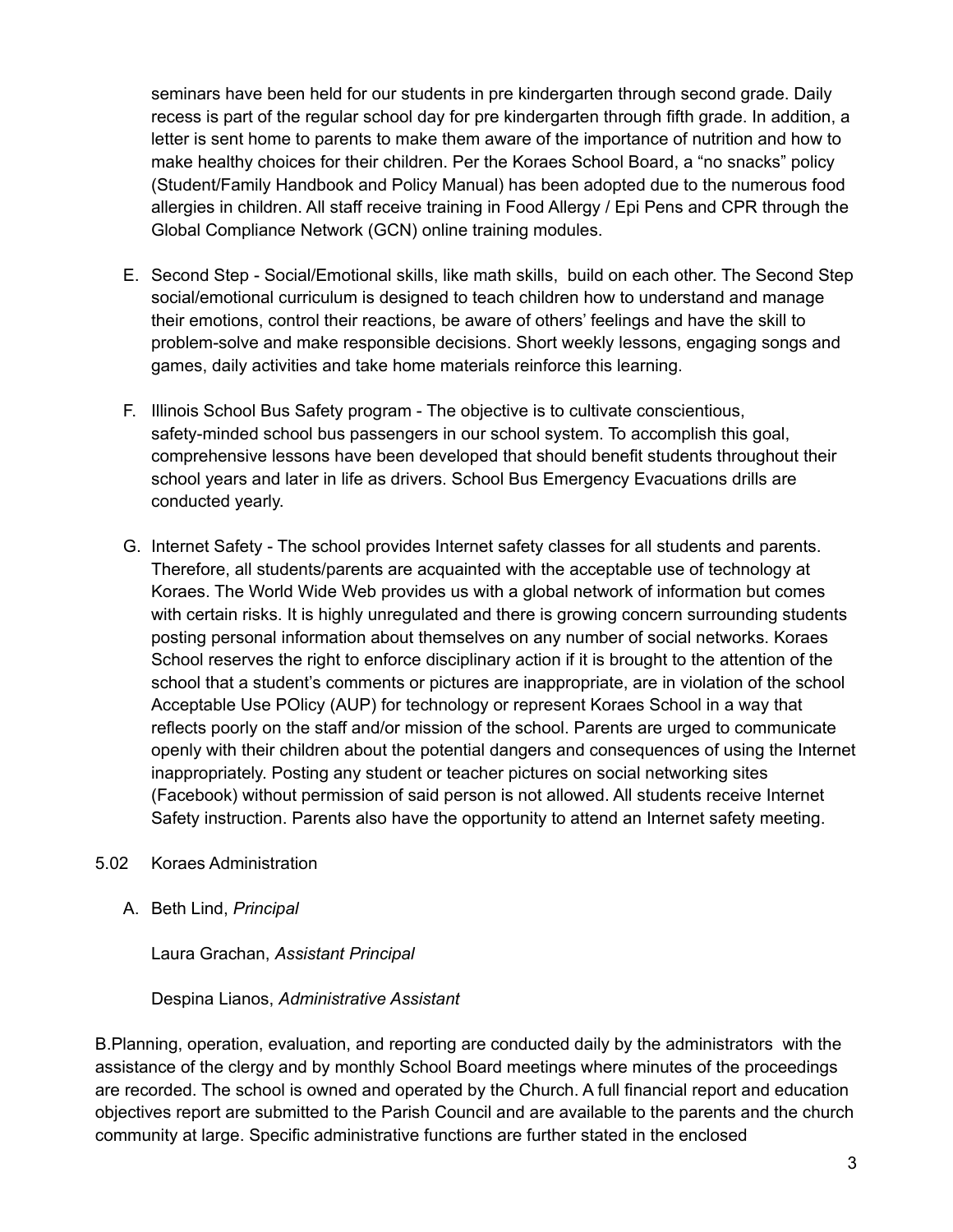Administrative Job Description. Further documentation to show how Koraes is effectively planning, operating, and reporting is identified by:

- 1. Files containing a copy of all forms sent to the Greek Orthodox Archdiocese and the State are kept in the Principal's office.
- 2. A binder containing school forms and correspondence is located in the school office.
- 3. An administrator's binder is located in the principal's office.
- 4. Copies of the weekly bulletins are kept for the current year.

C. To ensure continuity and articulation of the curriculum and academic program: teachers meet monthly for faculty meetings, when needed for committee and department meetings, attend Institute Days on campus and schedule at least one professional growth activity annually. Review of the curriculum also occurs in committees and/or department meetings and collaboratively among colleagues.

Teachers have access to the cumulative records of each student located in the school office. Each teacher uses the Illinois Learning Standards and Common Core Standards in conjunction with the publisher's guide for the implementation of the curriculum. Lesson plans are submitted to the principal online on a weekly basis. Each teacher is responsible for: the review of each student's cumulative folder and standardized test scores at the beginning of the year, student placement at the end of the year, final grades, and the end of the year report. The Individual Service Plan (ISP) is implemented by teachers for children who have been identified with minor learning/behavioral disabilities.

School progress is monitored by the principal reviewing data driven instruction. At approximately six-week intervals, progress reports are sent home for students grades K-2 and available online for students grades 3-8 which indicate student academic progress and social behavior. Parent/Teacher conferences are held after the first and second trimesters. MAP results are sent home to the parents of each student each trimester. The School's results are compared to the national norms. The School's overall performance is given to the community during open-session school board meetings. All test data are available online. When scores are received, meetings are set with teachers and the principal to discuss student needs. Data driven instruction is based on standardized test information, local school testing, and teacher input.

Articulation occurs with area high schools and elementary schools in order to ensure a developmental program and a curriculum that is compatible. The principal or designee attends three to four articulation meetings per year coordinated by the curriculum directors of Districts 117, 118, 135, and 230.

When students transfer to another school, we require the proper record release documents to be filled out by parents or legal guardians indicating where the records are to be sent. We include cumulative grades, attendance, standardized test scores, and health records. Special testing of students is included in the transfer papers with parental requests. Records may not be held due to non-payment of tuition in accordance with Family Educational Rights and Privacy Act (FERPA).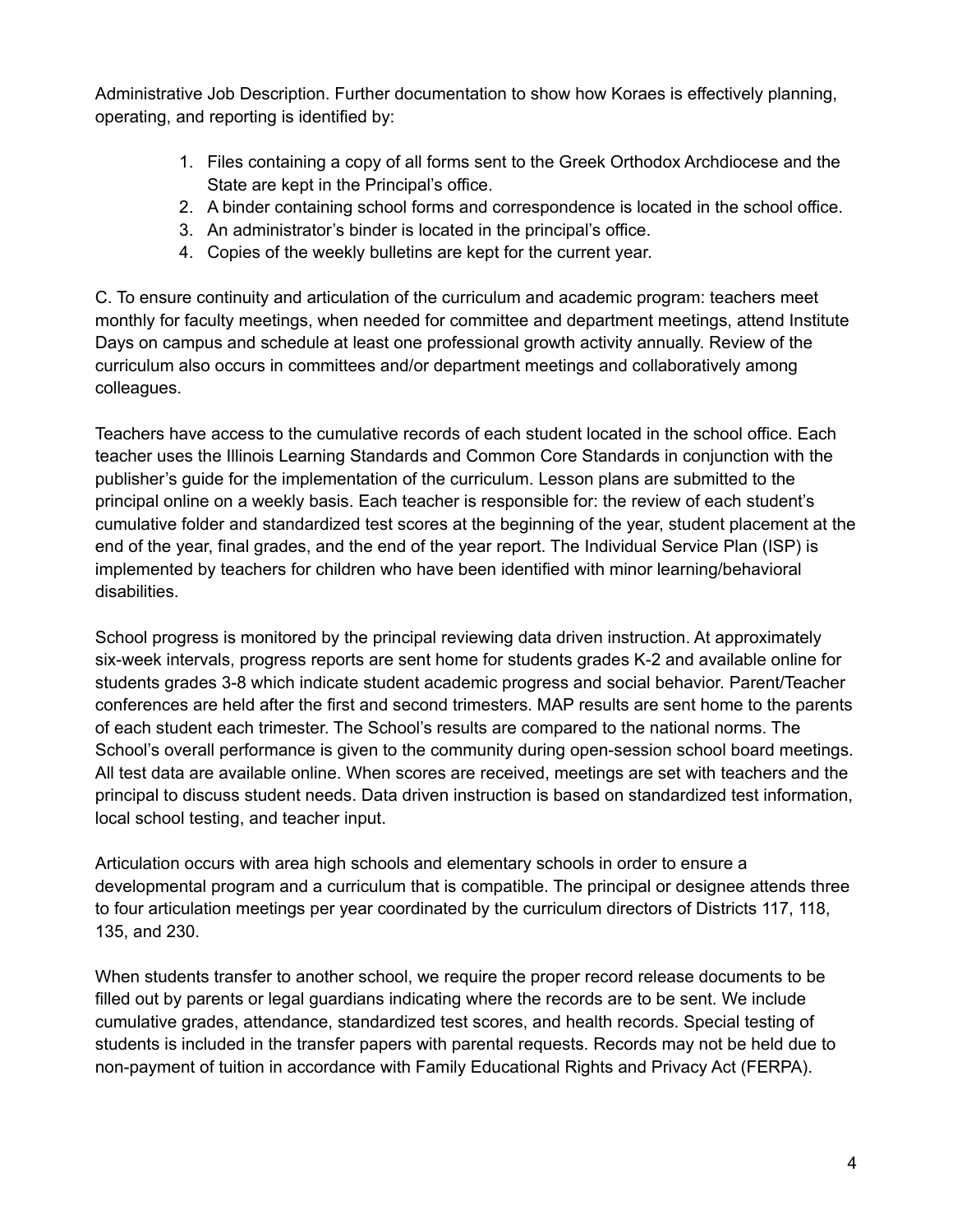## **6.00 INSTRUCTIONAL PROGRAMS AND SERVICES**

#### **6.01 Instructional Programs: Educational Philosophy and Curriculum**

- A. The Adamantios Koraes School offers a complete elementary school program for Kindergarten through eighth grade. In addition, Koraes School offers a Pre-Kindergarten program for students ages 3-5. Founded in 1910 under the auspices of Sts. Constantine and Helen Church, Koraes School continues to meet the needs of the Greek-American community no longer of immigrants but of a diverse population of first, second, and third generation Greek descent, as well as inter-faith marriages of non-Greek heritage. Students acquire not only the academics, but values in a close-knit, family environment. With the exception of our Greek Studies Program, our curriculum is entirely in English and is competitive with area schools.
- B. The State of Illinois Standards have served as a guide for the development of the Koraes Curriculum template which is available for review on the Illinois State Board Education (ISBE) website. Our curriculum K-8 includes language arts, mathematics, science, social studies, physical education and health, fine arts and Greek. Illinois history is covered in the fourth grade. Civics and United States history are covered in the fifth, seventh, and eight grades. The State of Illinois Constitution is covered in the seventh grade. Seventh grade students take an exam of both the Illinois State and Federal Constitutions. In addition, our Pre-Kindergarten programs are in accordance with Illinois Early Learning Standards.
	- 1. The core of the curriculum in grades K through Five (K-5) concentrates on a program of basic studies in the five academic disciplines,language, arts, mathematics, science, social studies, and Greek. In grades K-8, the curriculum is supplemented by the instruction of reading, religion, physical education and art. Instruction is conducted in heterogeneous classrooms and supplemented by small group instruction before, during and after school support reading, math, and the Greek language.

The curriculum in grades six through eight (6-8) provides an academic program concentration of the five disciplines, English, mathematics, science, social studies, and Greek. The student makes a transition from a self-contained classroom under the direction of his/her primary classroom teacher to a middle school program of study where the student is placed under the direction of a number of different teaches: a literature/language arts instructor, science instructor, math instructor, a social studies instructor and a Greek language and history instructor. Individualized instruction is available for all academic subjects. Our focus is to prepare students academically for entry into high school. In addition, our Second Step social/emotional curriculum for grades Kindergarten through eight teaches students about topics such as decision making, avoiding risky behaviors, drug education, bullying, conflict resolutions, responsibility, violence prevention, and peer mediation. The curriculum is based on Illinois State Standards for Social Emotional Learning (SEL) and on National Standards set forth by the American School Counseling Associations.

2. The Koraes Curriculum is available online via the Koraes School website which gives further information regarding the development of students' skills. In addition, the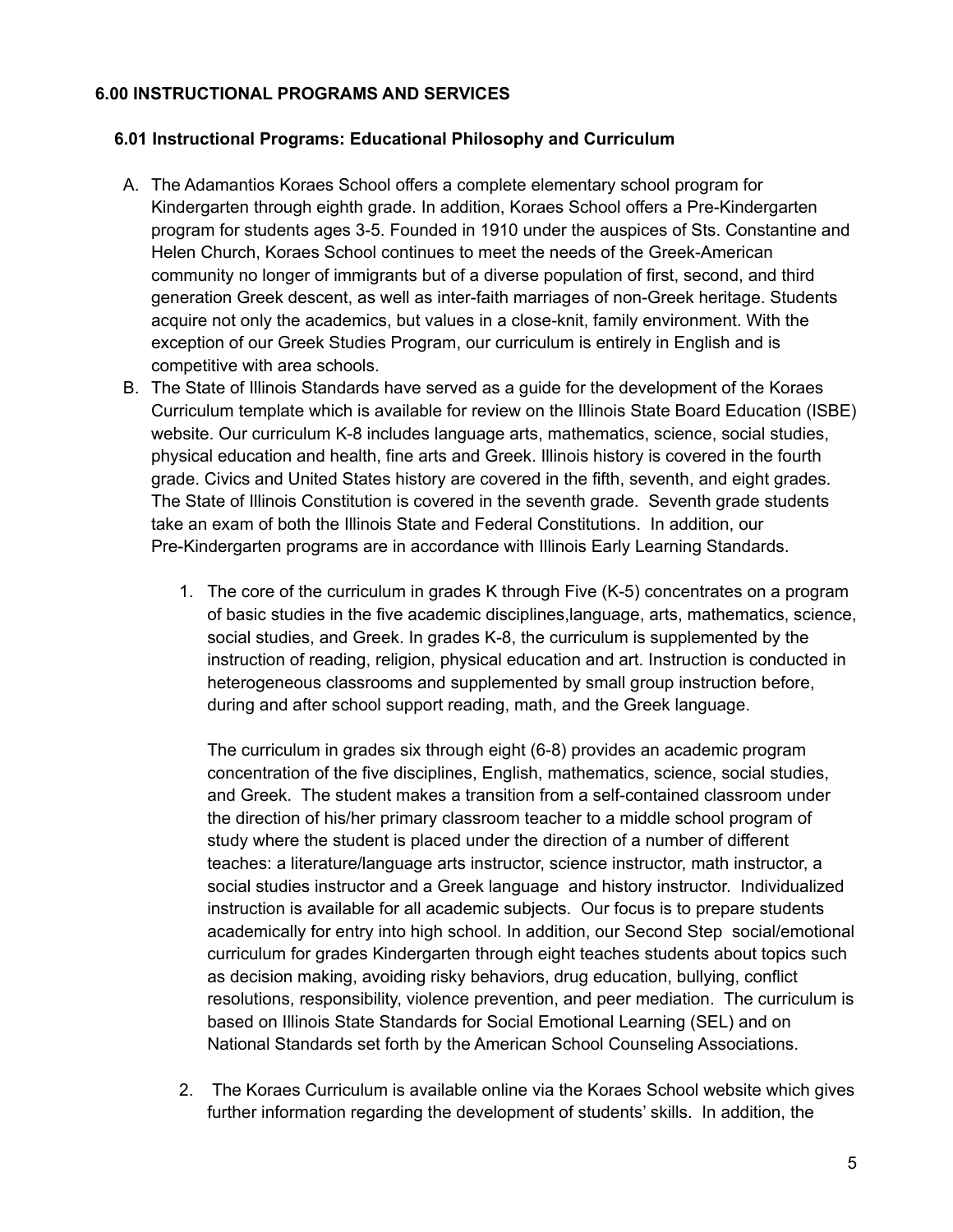Koraes Handbooks elaborate on the process of the development of students' skills. A separate curriculum guide is also available through the school office at request.

- 3. Black history is covered in social studies and we observe Martin Luther King Day as a non-attendance day. Our students are taught respect of other cultures such as modern and ancient civilizations, as well as the events in black history and the impact of African American slavery on our nations's history.
- C. See enclosed official School Calendar and enclosed master schedule.
- D. Various provisions have been made for students with different talents and interests. Small group instruction in math, reading, Greek and technology enables us to adapt the curriculum to maximize results for all students. Students with special needs are accommodated by an individualized service plan (ISP), small group instruction, tutoring and referrals for special testing. The following are some modifications made for students who require extra support: tests are read aloud, the number of test questions are reduced as well as answer choices, special seating, teacher tutoring, verification of daily assignment notebook, parent communication, and assistance with organizational skills, Detailed explanation of academic interventions is outlined on pages 14-17 of the Student handbook.

Students placed on academic probation are monitored closely to be certain that they become successful in areas of weakness. If a student in grades 3-8 receives an "F" in any two or more of the core subjects (reading/literature,math, social studies, or science) the student is placed on academic probation for the remainder of that trimester. In the event that two or more failing grades are received in any one trimester, the parent will be contacted and a Student Support Team (SST) meeting will take place so that a plan can be developed and implemented to help the student become more successful. Further testing with District 118 can only be initiated after at least (3) SST meetings have occurred and no response to the interventions tried has been observed. The principal is the designated contact person for the District 118 should further testing be needed. If a learning problem is diagnosed as a result of further testing at District 118, an individual Service plan is written to help support the student at our school. Our teachers then work closely with District 118 in order to implement strategies, teaching techniques and modifications to the curriculum as needed by the individual child. Koraes is the optimal environment for implementing such support for students with minor learning disabilities. It is our belief that students with minor learning disabilities at Koraes are already in a learning situation that allows them to be academically, socially and emotionally better served as they are receiving a combination of instruction in the regular classroom along with the supports that have been specifically designated to help them learn to the best of their ability. In addition, we consult with District 118 to work with students with Limited English Proficiency (LEP).

Retention is a serious step, taken only after many other efforts to assist the students academically have not resulted in the expected academic progress. The teacher will notify the parents of any student in danger of retention due to poor academic progress by the end of the second trimester at a formal Student Support Team meeting (SST). Students in grades 3-8 who have failed a subject in two or more of the major core areas (reading/literature, math, social studies, science) will be required to provide documentation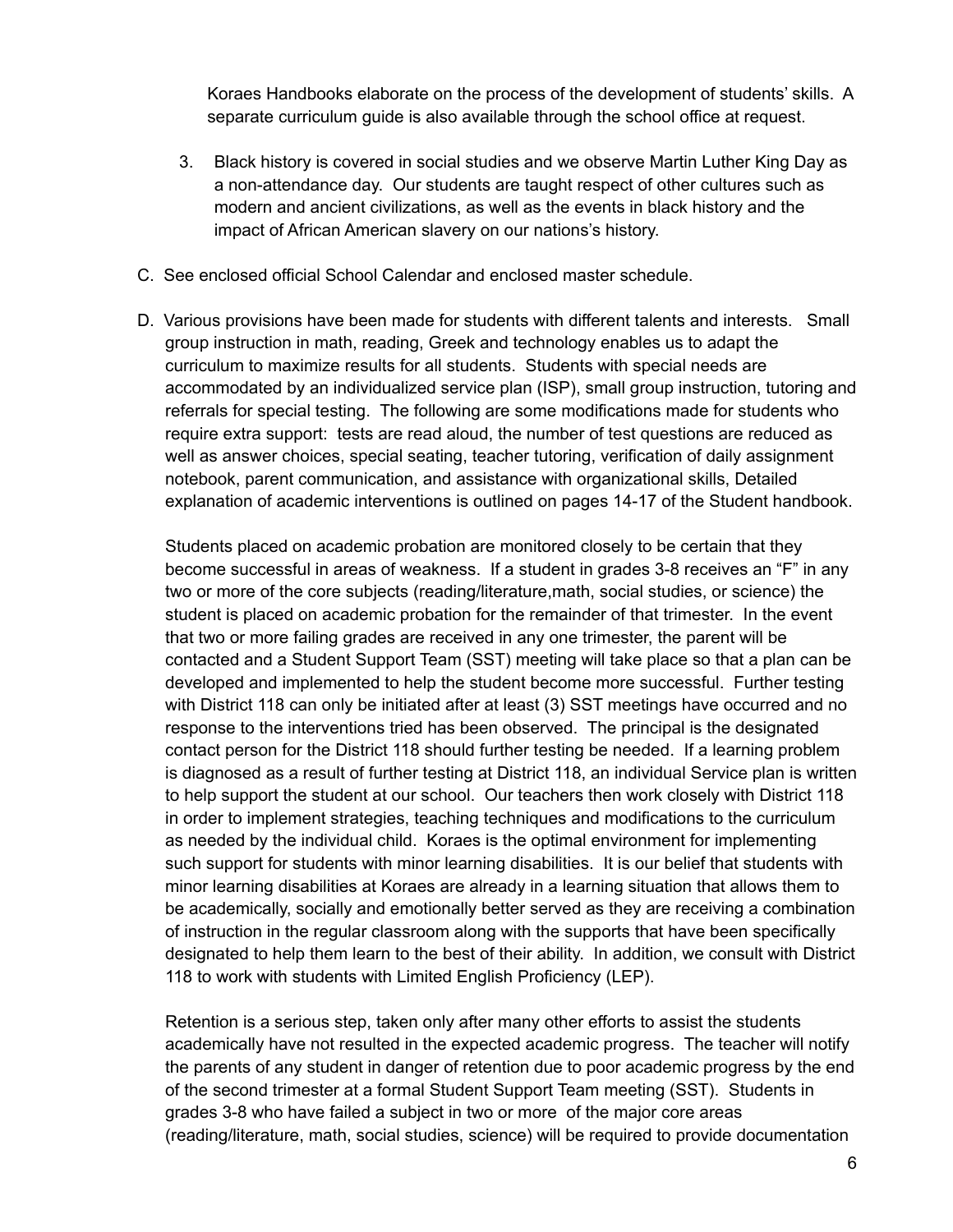that they attended a summer school program such as the reading and math programs offered at Moraine Valley Community College before they can be promoted to the next grade in the fall. Eighth grade students must complete all assignments and pass their classes to earn a diploma.+

In the event that a child fails a test in math, science and/or social studies (69% or below), an individual plan may be initiated by the teacher to offer remediation that will lead to an opportunity for the student to retake the exam.

All students in grades K-5 receive math enrichment each week. Students who are having difficulty with reading comprehension in grades K-8 work in small, flexible groups with a teacher to concentrate on developing greater reading comprehension and fluency.

We have also developed our program to include enrichment activities through academic competitions in Greek, language arts, science, and social studies. A Science Fair is held annually, as well as a Spelling Bee, Geography Bee, Law DayEssay Contest, and Greek Essay Contest. Regularly scheduled programs which revolve around events in Greek history help students acquire a meaningful understanding about our heritage. In addition Koraes has several after school clubs such as: Band, Student Council, Geography Club, Homework Club, Chess, Reading Enrichment Clubs, Koraes School Store, Greek Tutoring Club, Art Club, Reading/Math Tutoring Club, ScienceFair, Yearbook Club, Drama Club, Ellinomatheia-Prep Club for Greek Level Tests, Altar Boys, Sign Language Club, video gaming and National Junior Honor Society.

An Honor Program is held in the spring to acknowledge academic excellence, effort, responsibility, and leadership. To enrich student learning, we have included two or more field trips each year, cultural events and theatrical productions. A Christmas Program and programs honoring Veterans Day, and Greek cultural days are held annually. Historical events such as the Presidential Inauguration are viewed by the entire school. The Greek Studies Program allows opportunities for students to participate in cultural events that incorporate public speaking in a bilingual format as well as ethnic dance instruction. We plan motivational school assemblies, as well as a Career Day/Dr. Seuss Day so that students may explore career development skills and gain appreciation for reading literacy.

E. Various components are integrated in the development of our instructional strategies.

1. Each teacher incorporates instructional objectives consistent with the school's educational philosophy using in combination and as a reference the Illinois State Learning Standards, Next Generation Science Standards, National Council of Teachers of Mathematics and the Illinois SEL Standards. The entire program is geared to the developmental needs of each student. Lesson plans are submitted electronically and reviewed by the principal on a weekly basis. Pacing is done by trimester and for the entire year.

2. Teacher Leaders meet to discuss short/long term projects as well as to brainstorm and share ideas. A committee chairperson meets with the principal and provides a summary report of the committee meetings. Monthly staff meetings are held to disseminate information and discuss concerns. Each teacher has daily planning time allowing for organizational tasks.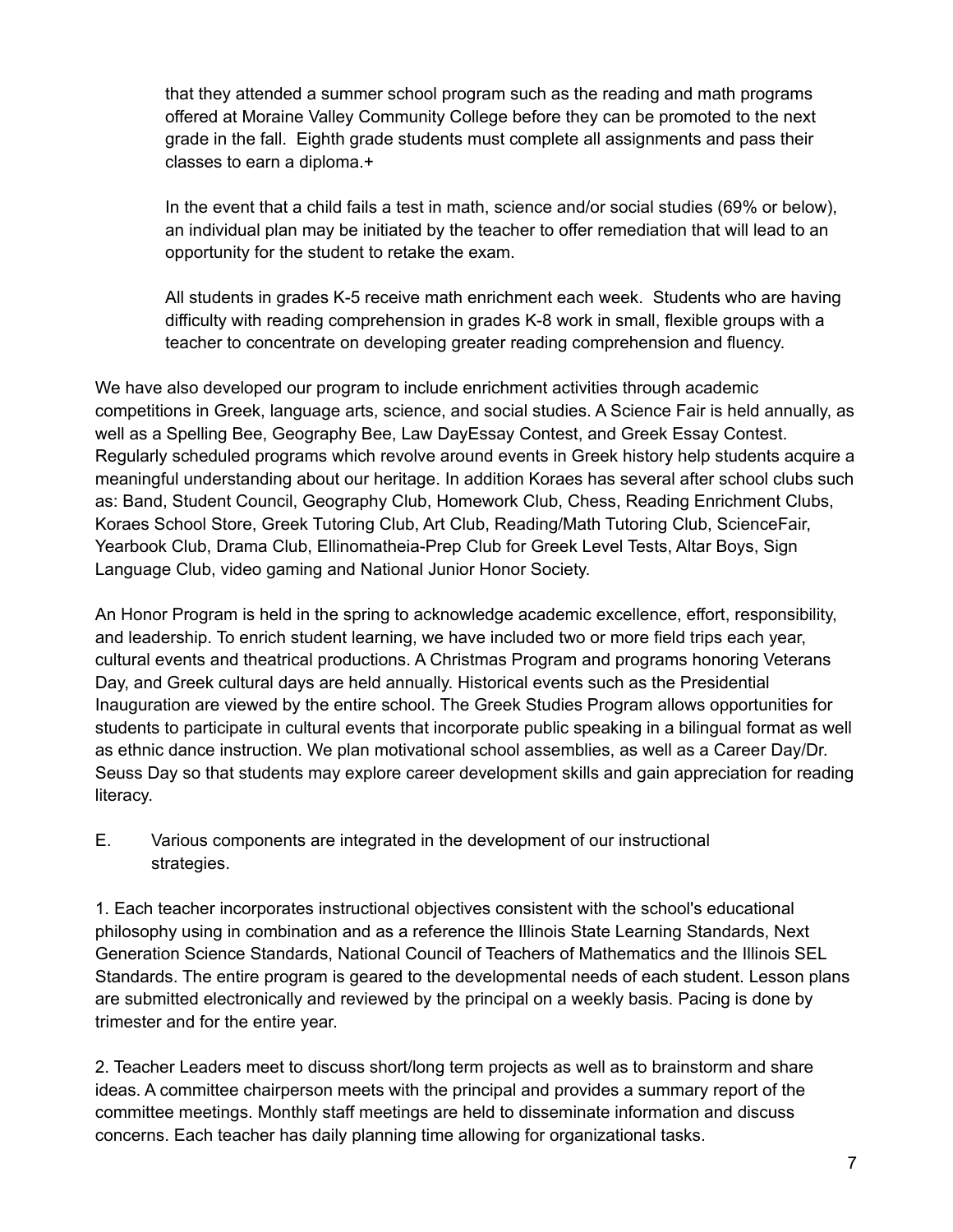3. The selection of material involves the joint effort of the principal and the faculty. The School Board reviews and assesses all recommendations. Textbooks and material for all grade levels are provided by the school. The principal takes a yearly inventory of what materials are left and with the average projection of enrollment for the next school year, orders all material needed at the beginning of June. Shipments are received in August and materials are ready for distribution during Institute Week. Included in the instructional components are library resource materials and books, computer software, art supplies, laboratory equipment, calculators, math and phonics manipulatives.

4. The entire program at each level is designed to meet the developmental needs of the child. At the teacher's discretion the curriculum is adapted to the pupil's level. In addition, adaptation to pupil needs is accomplished through large group instruction, small group instruction, and tutoring.

5. An assessment audit is completed each school year. Evaluation instruments and procedures for student instruction are informal testing by questions, oral reading, public speaking, special reports and projects. Formal evaluation instruments include teacher-designed tests, achievement tests, rubrics and report cards. Faculty members and staff are evaluated both formally and informally through teacher observations and individual meetings. Teacher evaluations are conducted annually and use the Charlotte Danielson model for teacher evaluation,

F. Illinois history is covered in the fourth grade. Civics and United States history are covered in the fifth, seventh, and eighth grades. The State of Illinois Constitution is covered in the seventh grade. Seventh grade students take an exam of both the Illinois State and Federal Constitutions.

G. The in-service education program includes an Institute Week, and a minimum of two Institute Day sessions per year. At these meetings, teachers are provided with in-service training. Teachers are also asked to attend at least one off campus educational seminar or workshop per year as allowed by school funding, Teachers of the Greek Department attend a workshop on an annual basis that is sponsored by the Greek Orthodox Metropolis of Chicago. An orientation day is scheduled for new teachers as well as a general orientation session for all teachers and staff members. Policies, instructional procedures, and operations are further detailed in the Koraes Faculty Handbook which is updated and revised annually and distributed to all staff members during orientation. Additional committees are formed as needed, to address issues such as classroom management, supervision and discipline. Mentoring for new teachers is provided by the administration and members of the Building Leadership Team (BLT).

## **6.02 Co-Curricular Activities: Development of Leadership and Social Skills**

Co-Curricular activities and programs are offered by Koraes School to foster leadership, group interaction and social skills. Special time is set aside from classroom time to conduct these activities. Our programs commonly stress the integration of students, their families, and the Church community into the joint effort of the child's education. Leadership skills are acquired by student participation in the National Junior Honor Society and Student Council. To encourage the healthy life choices and to promote wellness an annual presentation given by the Robert Crown Center and/or parent/local community volunteers takes place to learn about topics such as health, dealing with feelings, peer pressure, and drug awareness.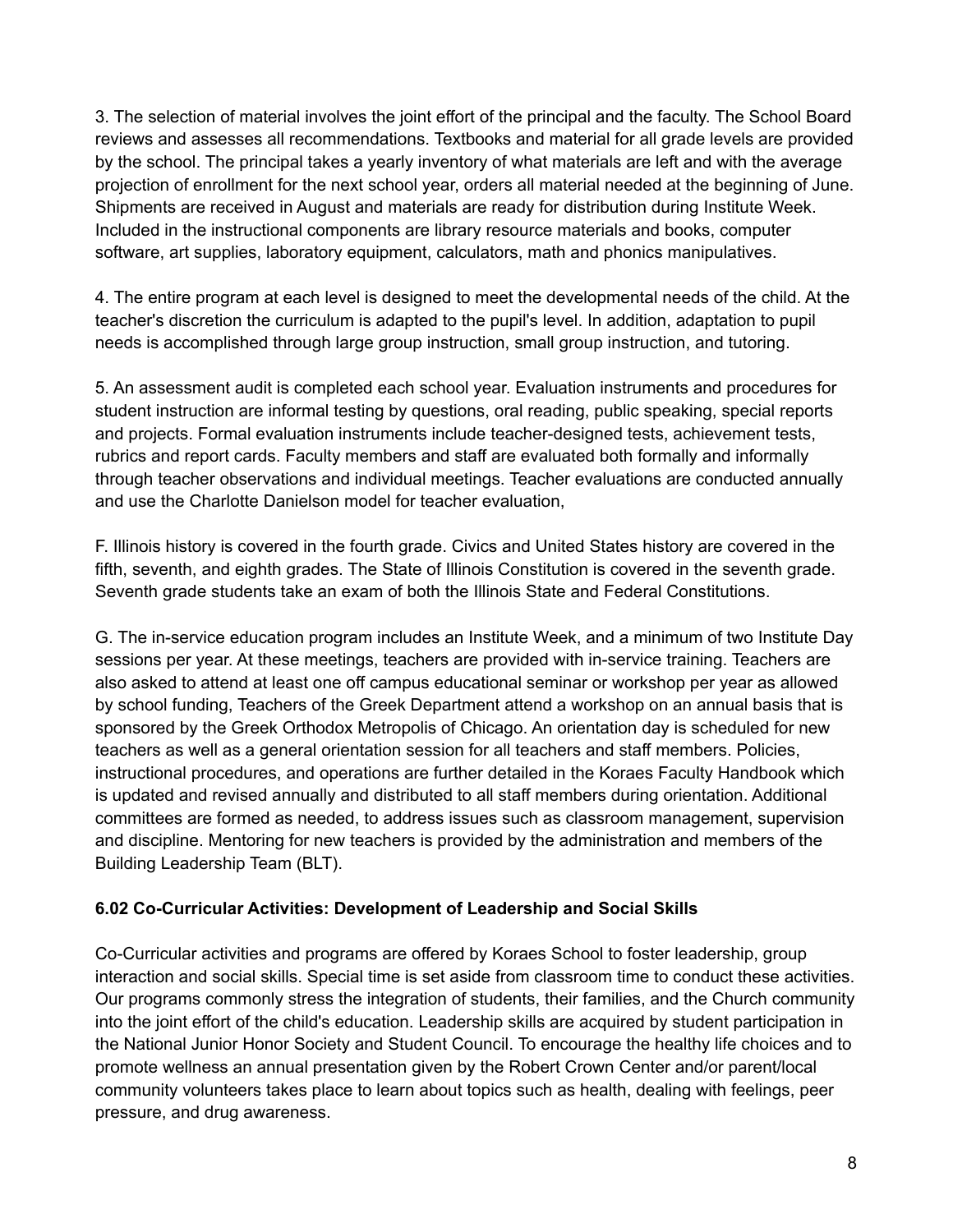A variety of school programs also enhance student social skills. Our students participate in Greek cultural programs and a Christmas Program. These programs provide an opportunity for students to perform musical instruments, act, dance, recite poems, and gain experience in public speaking in a bilingual format.

In addition, we provide Second Step, a social-emotional curriculum that deals with decision-making, peer-pressure, conflict resolution, drug-awareness, learning about self and others, coping skills, loss/transition/relocation, and character education such as responsibility, citizenship, and trustworthiness. We discuss relevant events such as Red Ribbon Week that increases drug awareness and aims to prevent drug use.

The Junior Choir, Greek ethnic dance instruction (K-8) and membership in G.O.Y.A (Greek Orthodox Youth of America) for grades 8-12 provide creative outlets and opportunities for social interaction. Our children are given the chance to participate in the rich liturgical life of the community by attending worship services and are offered opportunities for community service that are consistent with the values of our Orthodox faith. Religious instruction, taught by our clergy, for all grade levels.

## **6.03 Pupil Services: Diagnosis and Service**

Records of health exams and immunizations are kept in the student cumulative folders organized by grade in alphabetical order.

1. The school office staff, under the supervision of the principal, handles all medical records, completion of accident reports, first-aid procedures, and immunization compliance. Minor cuts and scrapes needing cleaning and a band aide are provided by the office staff. A file drawer in the school office is kept stocked with first aid items. A medication policy is published which states that we may not administer medication to any student. This is in compliance with the guidelines of the IDHS and the ISBE. Any student requiring medication for exceptional reasons must have a doctor's and/or parental letter on file. Students may take medication at school only if he/she self-administers the medication under the supervision of the principal or principal's designee.

2. Physical, social/emotional, and psychological testing and diagnoses are provided through Palos School District 118. Referral services to private clinics and health providers are also suggested to the parents if requested. Each of these services is available through referral by the teacher and the principal. All records of new students are reviewed by the administrator to identify areas of concern. 3. Medical and dental exams are in the student cumulative folder. Vision and hearing screenings are conducted by District 118. In addition, teachers notify parents if they suspect that a child is experiencing vision or hearing difficulties. Parents/guardians are instructed to consult their physician annually. Medical records maintenance is provided by the office staff and principal.

4. Educational services are provided by our annual contact hours with the students. Social-civic services are provided by individual classroom discussions. Personal guidance services are provided by Palos District 118, ABCTherapy and the clergy. Further assistance is given by our clergy to families and students for counseling services with referrals.

5. Special Education services are provided by District 118. When the classroom teacher observes persistent academic concerns with a high-risk student, a conference is scheduled to discuss recommendations upon completion of assessment in order to develop an individualized service plan.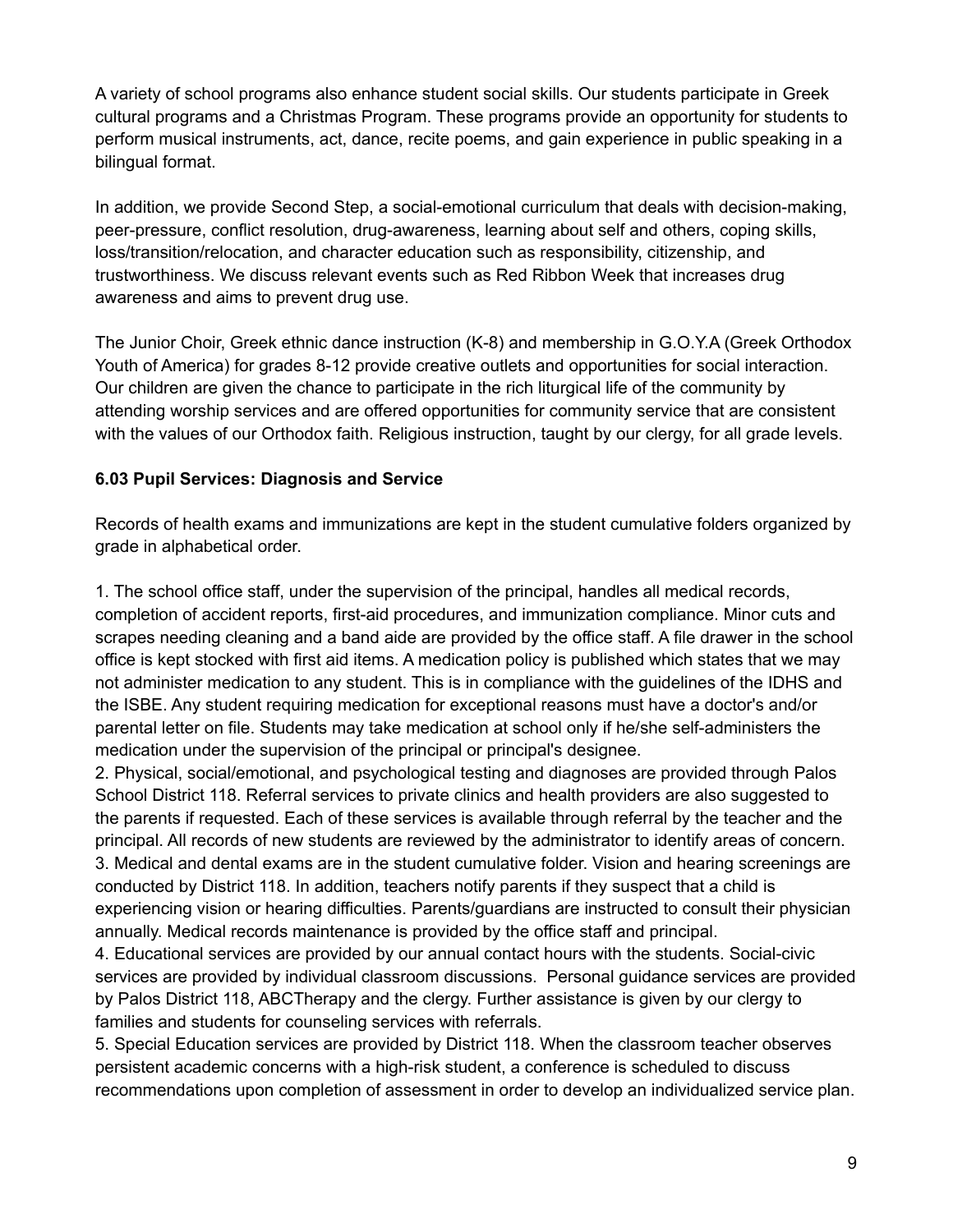## **7.00 NON-PUBLIC ELEMENTARY & SECONDARY SCHOOLS FACILITIES AND SUPPORT SERVICES**

## **7.01 Building Safety and Fire Standards**

A. The school is accessible to all school population in an area that is free from traffic hazards and noise. Specific information is stated in the Student-Family Handbook and Policy Manual regarding arrival and dismissal procedures. The building is clean and in good repair.

B. Koraes School is maintained daily by one full-time employee and a cleaning service that comes in each school day to clean and sanitize. The entire facility is cleaned daily and as needed. Areas of concentration are vacuuming corridors, washroom facilities, sweeping floors in classrooms, entrances, gymnasium, lockers, multipurpose room, and kitchen, all of which are maintained and cleaned thoroughly on a daily basis and as needed. The school has an Asbestos Maintenance Plan in place that is in compliance with the Illinois Department of Public Health Asbestos Program. The school was re-inspected on March 1, 2022 by Mark J. Brumwell of Environmental Solutions Inc. IDPH Licensed #100-06717, and a report was filed in accordance with the Illinois Department of Public Health AHERA Three Year Reinspection Asbestos Abatement Program stating the following: "Materials identified as asbestos containing were found to be in good condition, with little or no damage and that no materials were identified that pose an immediate health hazard or restrict the use of the facility if left undisturbed." Furthermore, "No additional samples were collected, and no additional suspect materials were identified." A full copy of the *3-Year Asbestos Reinspection Report* is available online at www.koraes.org.

C. For crisis management procedures please refer to the Crisis Management Plan.

D. The school has a heating/furnace system inspection every two years prior to the start of the school year by the Illinois Office of the State Fire Marshal Division of Boiler and Pressure Vessel Safety. The school does a complete inspection and maintenance of fire extinguishers by J. Anthony Services, Lieutenant Brian Hughes from the North Palos Fire Protection Department conducts a fire inspection for our facilities. Fire and disaster drills are conducted on a regular basis in compliance with the Illinois State Board of Education and Illinois School Code Laws.

# **7.02 Food Services**

A. School food services are not provided and students bring their lunch from home. Students are instructed by their teacher and physical education teacher about nutrition and the importance of well-balanced meals.

B. Koraes School participates in the milk-only portion of the Child Nutrition Program through the Illinois State Board of Education. Required documentation is kept on file in the School Office.

# **8.00 PERSONNEL QUALIFICATIONS**

8.01 Koraes School welcomes all children of the Eastern Orthodox Faith regardless of race, color, gender, or national origin. Koraes School recruits the most qualified teachers without regard to